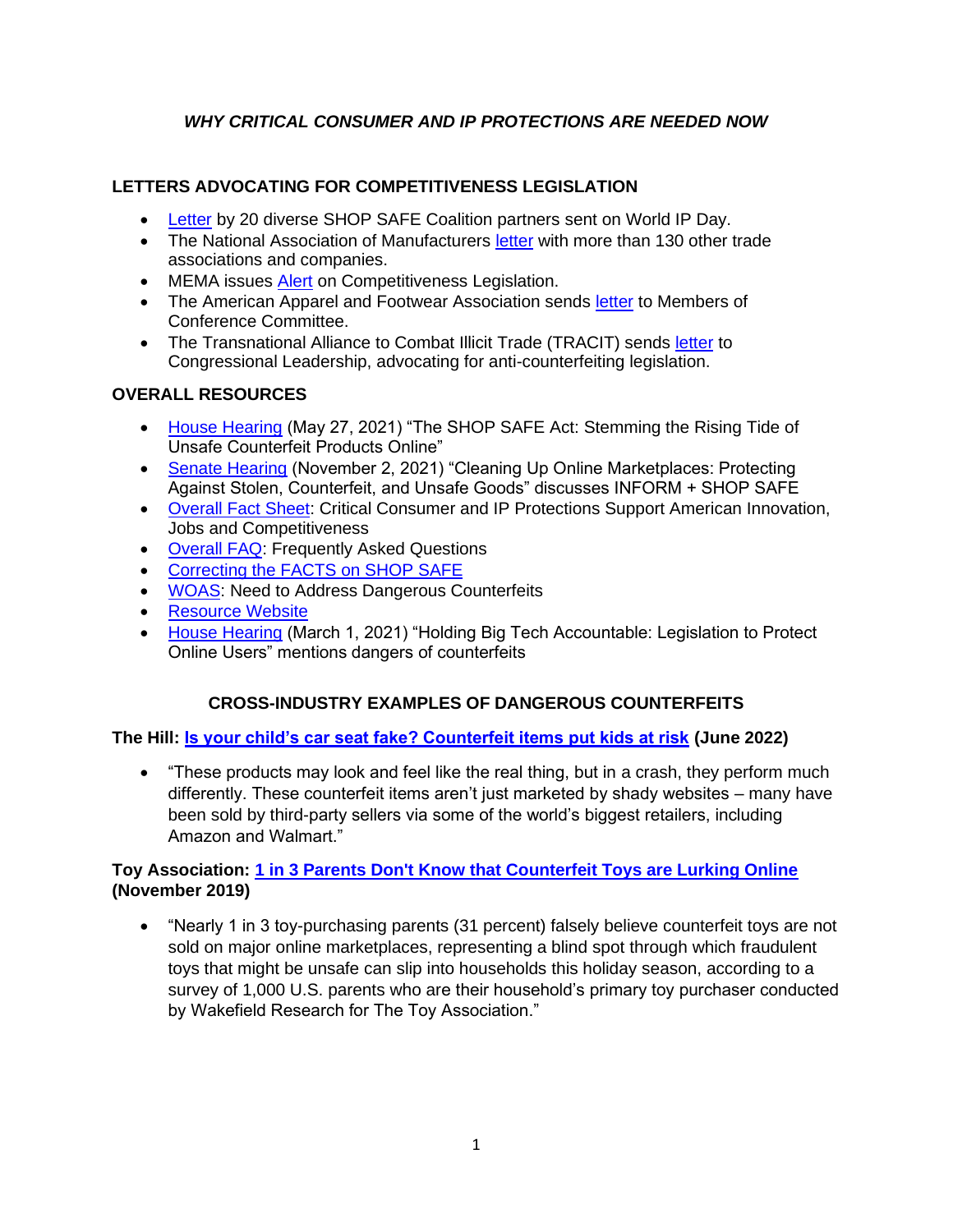### **Automotive Anti-Counterfeiting Council (A2C2): [WHITEPAPER](https://a2c2.com/sites/default/files/A2C2_WHITEPAPER_FINAL%28Nov2020%29.pdf) (November 2020)**

- [VIDEO: Counterfeit Airbag Test](https://a2c2.com/counterfeit-testing-video)
- "…counterfeit automotive parts continue to be manufactured by unauthorized third parties, and marketed and sold as though they are genuine parts. Counterfeit parts are not made to the specifications of the original manufacturer; are not subject to quality control tests or application of industry safety measures; do not abide by existing laws and regulations; and often fail to perform as designed. In the most tragic cases, counterfeit parts result in catastrophic failures with fatal consequences. The increasing prevalence of counterfeit parts sold online is of utmost concern to public health and safety."

#### **The American Apparel & Footwear Association: [Fashion Industry Study Reveals](https://www.aafaglobal.org/AAFA/AAFA_News/2022_Press_Releases/Fashion_Industry_Study_Reveals_Dangerous_Chemicals_Heavy_Metals_Counterfeits.aspx)  [Dangerous Chemicals and Heavy Metals in Counterfeit Products](https://www.aafaglobal.org/AAFA/AAFA_News/2022_Press_Releases/Fashion_Industry_Study_Reveals_Dangerous_Chemicals_Heavy_Metals_Counterfeits.aspx) (March 2022)**

- "Of the 47 counterfeit products tested including clothing, footwear, and other accessories – 17 products (or 36.2 percent) failed to comply with U.S. product safety standards.
- "The products that failed our study contained dangerous levels of arsenic, cadmium, phthalates, lead, and more that have been shown to cause adverse health outcomes. Even small amounts can pose significant health risks," said AAFA president and CEO Steve Lamar."

### **Association of Home Appliance Manufacturers: [Counterfeit Water Filters](https://www.aham.org/AHAM/Safety/Counterfeit-Filters/AHAM/Safety/Counterfeit-Filters.aspx?hkey=b5a54b02-3fed-4dac-8518-0d452b00cf43) and [filteritout.org](https://filteritout.org/)**

• "Counterfeit and deceptively labeled water filters have flooded the U.S. market and are sold online every day. A lower price entices consumers to purchase the counterfeits, which are often appear nearly identical to genuine models. But despite their appearance, the counterfeit filters often fall far short of safety and structural standards that consumers, regulators and manufacturers expect, and their failures put consumers' health, safety and property at risk. What's more, the damage will likely occur without the consumer even knowing that they're at risk."

# **THE FULL VALUE CHAIN OF ISSUES WITH DANGEROUS COUNTERFEITS; CONSUMER DECEPTION AND CONFUSION**

### **Michigan State University, Center for Anti-Counterfeiting and Product Protection (A-CAPP): [Revisiting the SHOP SAFE Act After Markup](https://a-capp.msu.edu/article/revisiting-the-shop-safe-act-after-markup/) (2021) by Kari Kammel, the assistant director of Education and Outreach**

- "law disruptive technology, where e-commerce has disrupted the current application of law to this new space of selling…"
- "…there has been discussion that this bill would negatively impact small business owners. In my opinion, this is no more burdensome, and perhaps less so, than any paperwork that might be required for a small business to operate in a brick-and-mortar setting and in the long run can protect a small business, particularly with just a few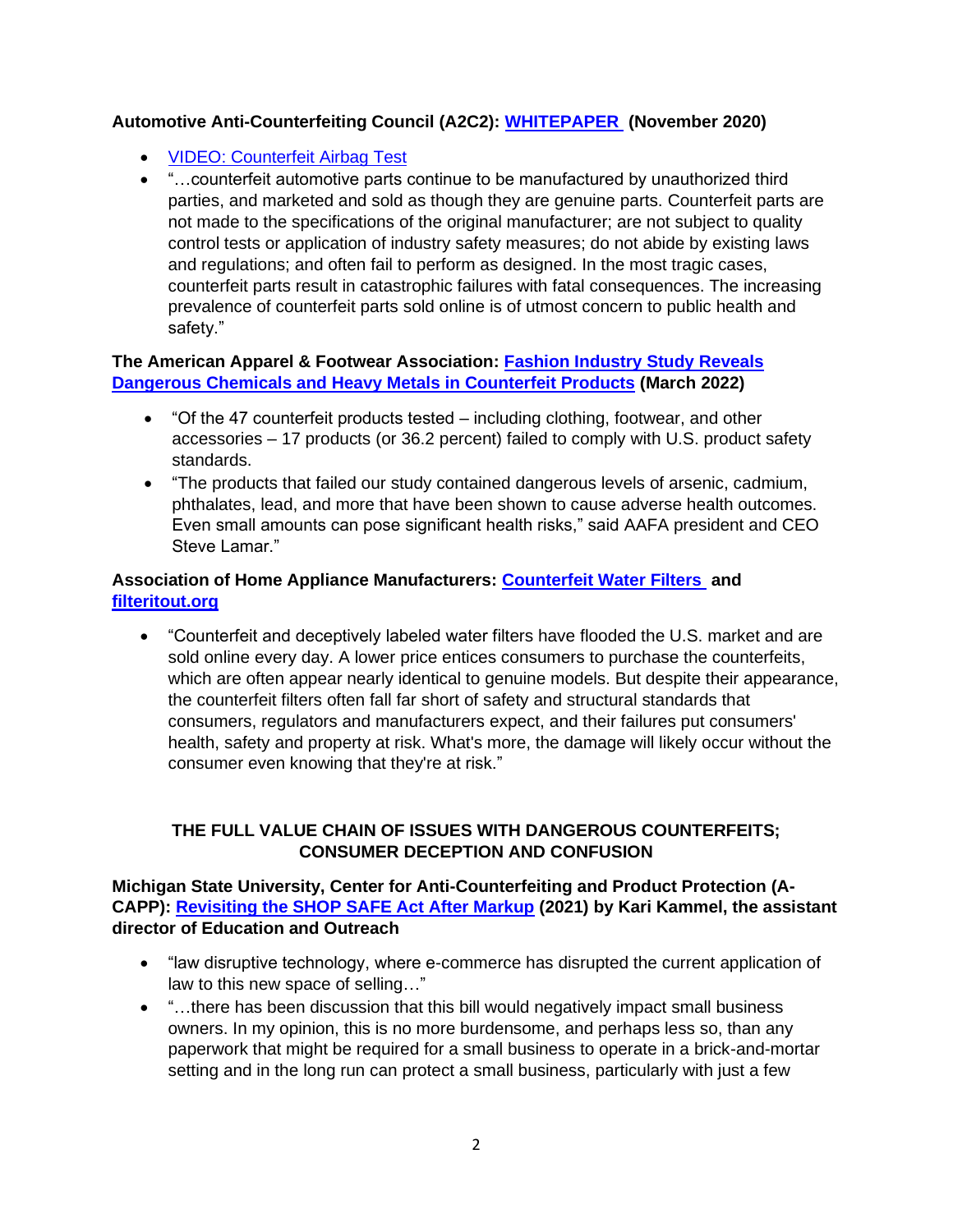product lines or trademarks whose business line could be destroyed very quickly by counterfeits."

# **The Federal Trade Commission: [International Monthly](https://www.ftc.gov/policy/international/ftc-international-monthly/november-2020) (November 2020)**

• "At the FTC's request, a federal court in Ohio has issued a temporary restraining order against 25 counterfeit websites that have been playing on consumers' COVID-19 pandemic fears to trick them into paying for brand-name Clorox and Lysol cleaning products that the defendants never deliver. The FTC complaint alleges that none of the defendants' websites are owned by, affiliated with, or authorized by the companies that make Clorox and Lysol, and that none of the consumers who paid for cleaning and disinfecting products ever received what they ordered online."

# **The U.S. Department of Justice: [Global Disruption of Three Terror Finance Cyber-](https://www.justice.gov/opa/pr/global-disruption-three-terror-finance-cyber-enabled-campaigns)[Enabled Campaigns](https://www.justice.gov/opa/pr/global-disruption-three-terror-finance-cyber-enabled-campaigns) (August 2020)**

- "The final complaint combines the Department's [U.S. Department of Justice] initiatives of combatting COVID-19 related fraud with combatting terrorism financing. The complaint highlights a scheme by Murat Cakar, an ISIS facilitator who is responsible for managing select ISIS hacking operations, to sell fake personal protective equipment via FaceMaskCenter.com
- "The unsealed forfeiture complaint seized Cakar's website as well as four related Facebook pages used to facilitate the scheme. With this third action, the United States has averted the further victimization of those seeking COVID-19 protective gear, and disrupted the continued funding of ISIS."

# **Reuters: [Facebook, Instagram are hot spots for fake Louis Vuitton, Gucci and Chanel](https://www.reuters.com/technology/facebook-instagram-are-hot-spots-fake-louis-vuitton-gucci-chanel-2022-02-09/)  (February 2022)**

• "It identified more than 26,000 active counterfeiters' accounts operating on Facebook in a June-October 2021 study, the first time its counterfeit research had focused on Meta's flagship app, and it found more than 20,000 active counterfeiters' accounts on Instagram, up from its count the previous year but down from a 2019 peak when they identified about 56,000 accounts. About 65% of the accounts found in 2021 were based in China, followed by 14% in Russia and 7.5% in Turkey."

# **OpSec Security: [The OpSec 2021 Consumer Barometer at a Glance](https://nam10.safelinks.protection.outlook.com/?url=https%3A%2F%2Fwww.opsecsecurity.com%2Fresources%2Fthe-opsec-2021-consumer-barometer-at-a-glance%2F&data=04%7C01%7Calevine%40aafaglobal.org%7C5f6b1dacbeea4710a19c08da1318c618%7C1368786b82c04477acf49ad602f0a2b2%7C0%7C0%7C637843294382694520%7CUnknown%7CTWFpbGZsb3d8eyJWIjoiMC4wLjAwMDAiLCJQIjoiV2luMzIiLCJBTiI6Ik1haWwiLCJXVCI6Mn0%3D%7C3000&sdata=eZja1rfnBdq4RPMnwd4ypit8f5%2Bsu1PQwwRpd7SI0VA%3D&reserved=0) (2021)**

• "Amid the growing use of existing and new social channels, consumers are keenly aware of the persistence of scams in their social feed ads. The vast majority (91%) of consumers say they are concerned about buying goods from social channels."

### **Komando: [Etsy cracking down on fake products -](https://www.komando.com/shopping/etsy-fake-products/788551/) What to stay away from (May 2021)**

• "Online marketplace Etsy has come under fire over the last few months, as a significant number of products sold there have turned out to be fake… Last year Etsy received almost 4 million reports of potentially non-compliant listings. That's a 400% increase over 2019's complaints."